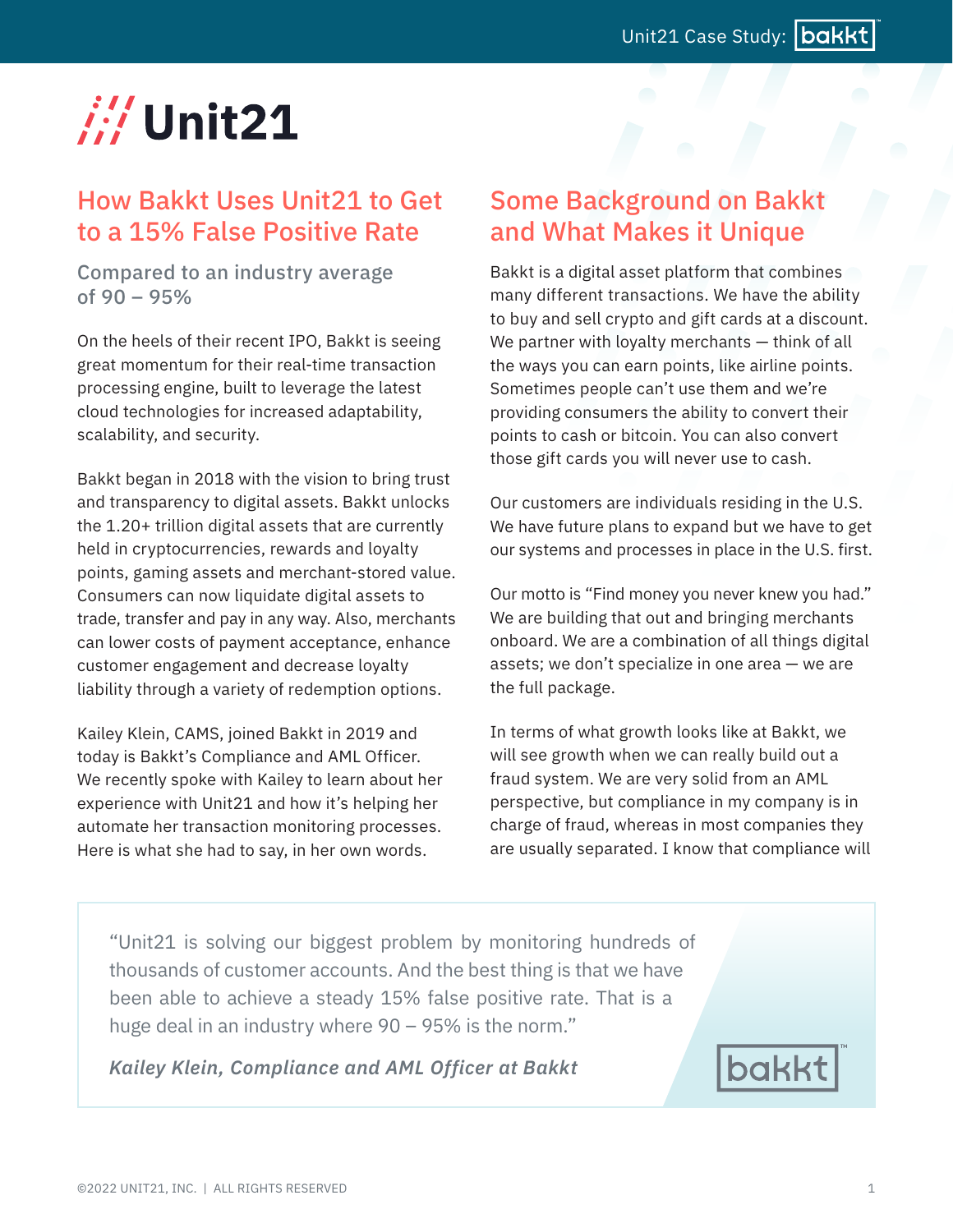have taken a major step when we can get fraud under control. Right now we are at 500,000 customers and our goal is 9M customers, so in a year, I hope to grow from a team of 8 to a team of 20 because Bakkt has grown that much.

### Reducing SARs Management Time By At Least 66%

Unit21 provides us with alert management, case management and report flings. We track everything from alerts to cases to SARs right in Unit21. But SARs management is my favorite thing. I've always had to file SARs manually, so the ability to have templates set up for me and data pulled in

to review all of them. With Unit21, I can be in one system, click on everyone's SARs, review them and submit. I never had an automated system in any of my previous jobs. There were a lot of manual processes.

### Automatic Transaction Monitoring with a Baseline of 15% False Positive Rate

#### Instead of industry averages of 90 – 95%

We engaged with Unit21 because we were trying to solve every problem from a transaction monitoring perspective. We needed to have a system

"Using the old way, a SAR would take 90 minutes or more with the narrative. Now we can file a SAR in 20 minutes."

*Kailey Klein, Compliance and AML Officer at Bakkt*

bakkt

when customers are connected saves our whole team so much time. Before we were manually typing in every box of a SAR, having to log in to the BSA website, and manually submit it. Unit21 has cut out so much wasted time for us.

Using the old way, a SAR would take 90 minutes or more with the narrative. Now we can file a SAR in 20 minutes. That is the biggest time-saver for me because everyone files their own SARs but I have

that isn't relying on our eyes when reviewing accounts. We need to be able to set up rules and automatically get alerts on our 500,000 customers. So Unit21 is solving our biggest problem by monitoring hundreds of thousands of customer accounts. And the best thing is that we have been able to achieve a steady 15% false positive rate. That is a huge deal in an industry where 90 – 95% is the norm.

"Unit21 asks us if we are having issues, rather than us having to come to them. The customer service is outstanding, and the team is able to answer any question or problem in 10 minutes."

*Kailey Klein, Compliance and AML Officer at Bakkt*

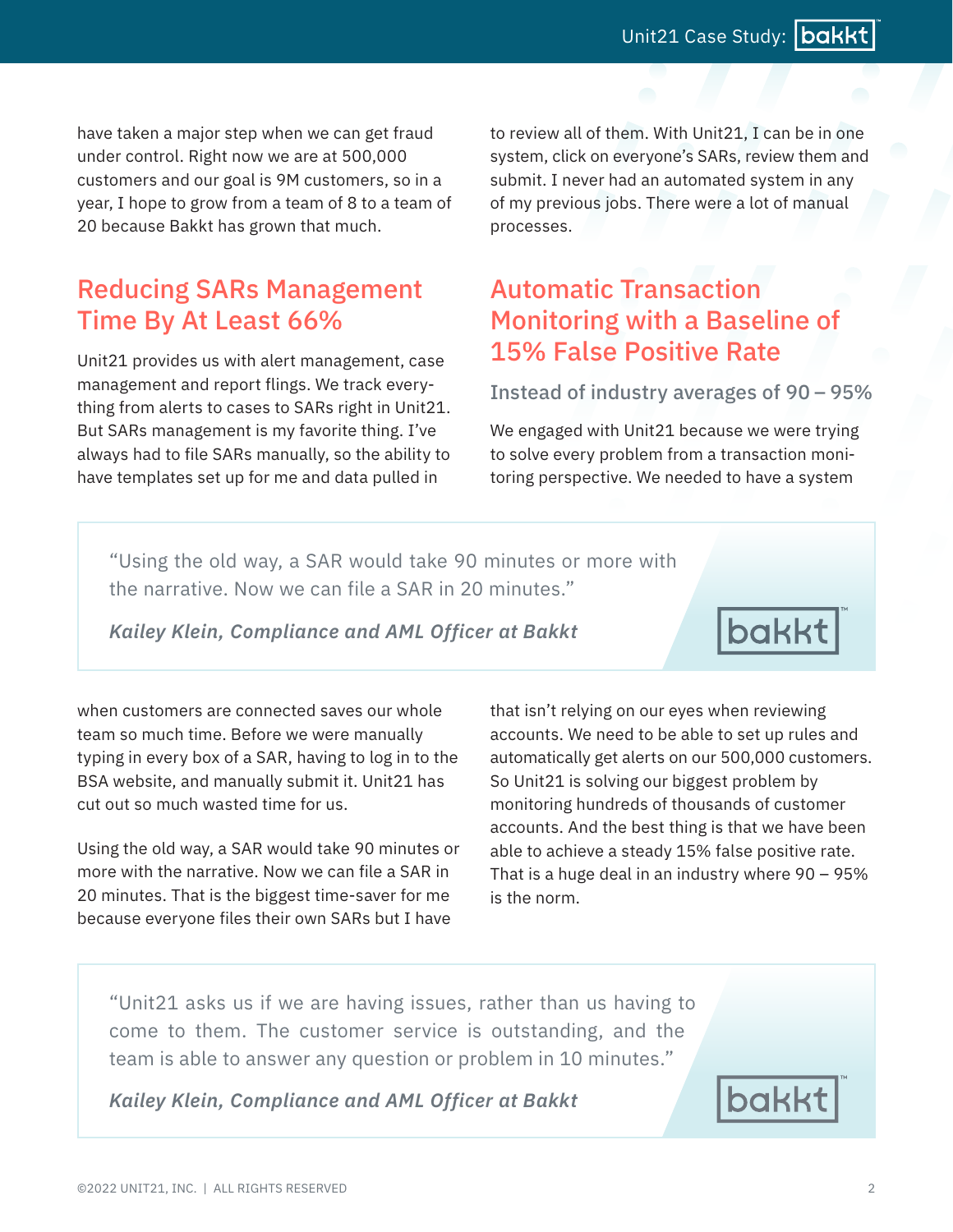I think Unit21 is going to be a huge help with our first-ever AML Audit. Pulling data is going to be so easy. From a time perspective and how we document things, it's going to be very nice for the auditors. They will like how everything is in one system and how everything is easy to pull. It's just going to make my life so much easier. There'd be no way to monitor transactions without Unit21. With the sheer number of transactions and accounts — we'd be done for. Without Unit21, we would be nailed in the audit by the regulators who would say we have nothing in place to prevent money laundering.

Unit21 is going to prevent us from getting regulatory fines with their case management and extensive documentation that can easily be pulled. It's going to help us stay in line with what our regulators expect from a Money Service Business like us.

UNITED STATES 15% False Positive Rate Compared to an industry average of 90-95%

## Second-to-none Customer Service

I'm the top manager in compliance, and when I first started with the system, I felt like a deer caught in the headlights. We went live and I didn't know how to get started on a rule. I didn't know how to create a rule. Then I received excellent training and all kinds of documentation, and I was ready to go. I went from feeling lost to feeling like I was in the know and can manage the system.

Customer service is on top of everything. I don't have to wait two days to figure out why I'm having an issue. Reps are engaged and reach out to me more than I reach out to them. They are very customer-facing and willing to get their hands dirty. Unit21 asks us if we are having issues, rather than us having to come to them. The customer service is outstanding, and the team is able to answer any question or problem in 10 minutes. We have tons of vendors and I don't have anyone as responsive.

"Unit21 is truly a blessing and they make my life easier. That's all I can ask for. The automation is everything I needed, so I'm very happy. I tell my boss we can never get rid of Unit21!"

*Kailey Klein, Compliance and AML Officer at Bakkt*

The other thing I really love is that Unit21 is consistently re-designing the product to be more user-friendly. They take feedback and continuously strive to make changes, adapting their offering based on customer wants and needs, and a lot of companies don't do this.

Unit21 is truly a blessing and they make my life easier. That's all I can ask for. The automation is everything I needed, so I'm very happy. I tell my boss we can never get rid of Unit21!

bakkt